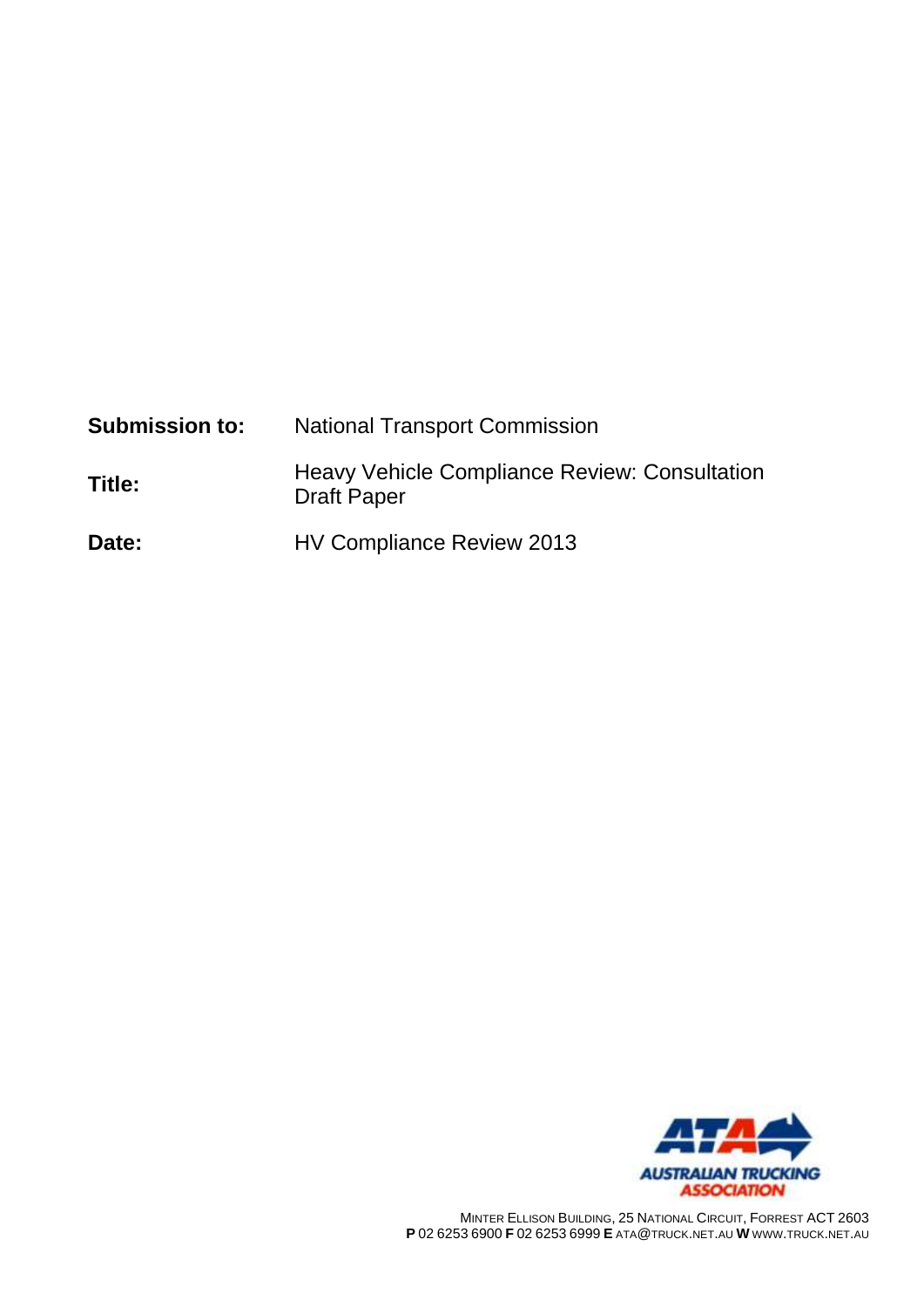# **Contents**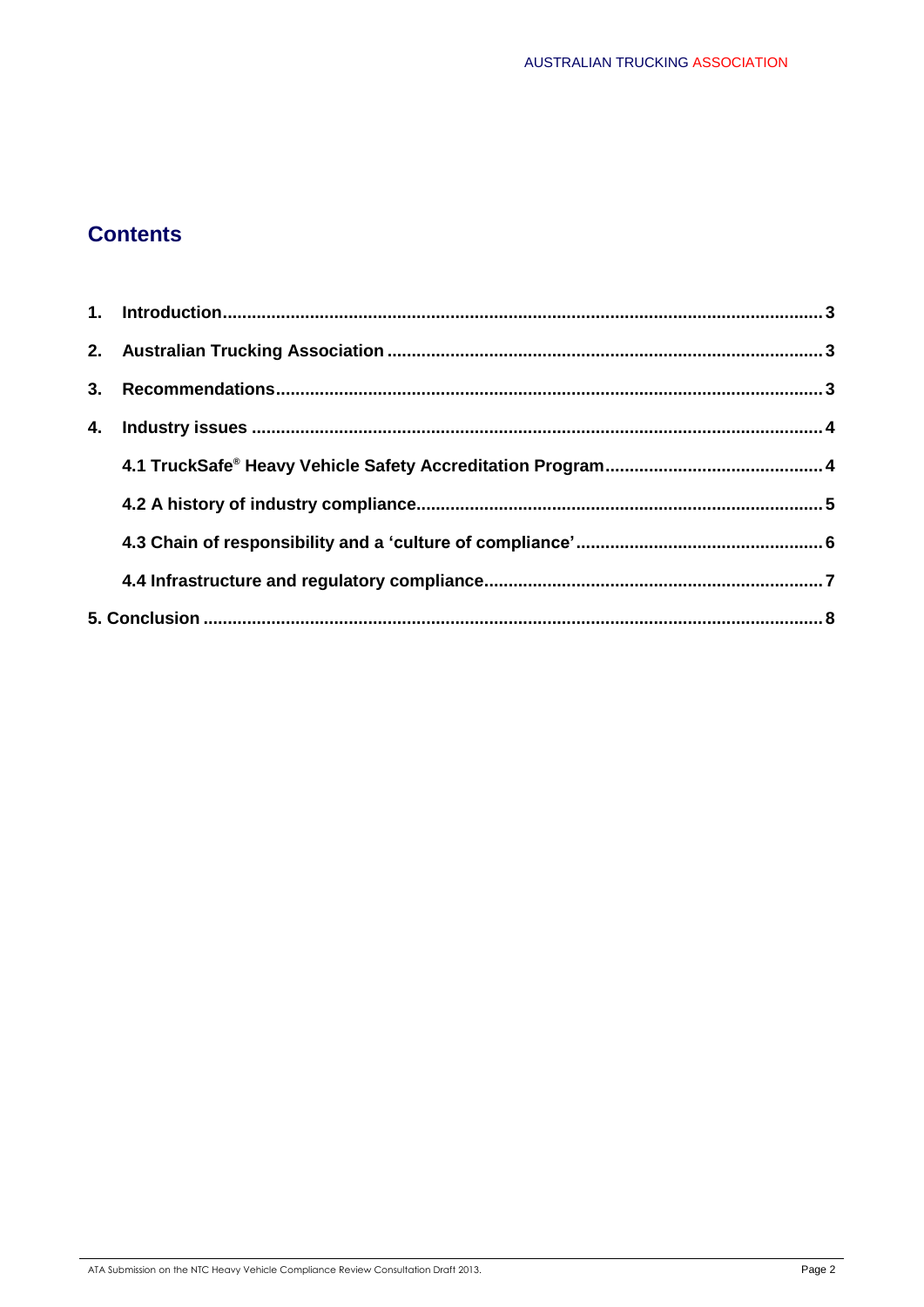## **1. Introduction**

As part of the National Transport Commission's (NTC) *Review of Heavy Vehicle Compliance*, it released a draft consultation paper for public comment in September 2013. This submission is a response from the Australian Trucking Association (ATA) to the NTC's invitation for industry submissions on the draft paper.

### **1.1 Review Objective**

The stated objectives of the NTC review are:

- **To explore motivations for non-compliance** as revealed by structured interviews with drivers, operators, peak bodies and enforcement officers; roadside observation and a review of the relevant literature.
- **To analyse the powers to secure compliance contained within the HVNL**; assess where and how they are currently used (and any limitations therein) and the extent to which they 'capture' and address the motivations for non compliance.
- Consider where and **how the application of technology and meta-regulation may influence the compliance landscape**.
- **Map out the interdependencies in the various initiatives current within the compliance and enforcement space**, including who is doing what. This includes the chain of responsibility (CoR) Review, Penalties Review, electronic work diary pilot, Five Star Trucking pilot and the compliance and enforcement (C&E) work packages being delivered by the NHVR.
- **Make recommendations to promote compliance**.

In summary, the consultation draft for the NTC Heavy Vehicle Compliance Review is welcomed with some important caveats. ATA recommendations are listed in full in **Part 3** below.

For the purposes of the review, the ATA accepts the definition of "compliance", which "is *taken to mean behaviours that are consistent with the provisions of the relevant law"* (page 5).

The ATA does not accept the phrase "*regulatory telematics*" as meaningful to the trucking industry. Adoption of telematics to record compliance is merely the selection of a new (electronic) means of interception over traditional roadside and paperwork methods. Although potential applications pushed by such technologies have myriad implications for industry, the use of technology is not a regulatory end in itself. Much of industry is already using telematics devices because these are good for business and they help with compliance. If the policy aim is compliance and telematics aids drivers and operators to achieve it, then enforcement becomes a second order issue of priority by exception. Furthermore, "*compliant*" does not mean "*safe*", so it remains primarily the type of compliance being demanded by the regulator rather than the specific tool it uses which is at issue in this review of heavy vehicle compliance. The baseline position remains that a heavy vehicle operator can be compliant and safe without telematics technology.

## **2. Australian Trucking Association**

The Australian Trucking Association (ATA) is the peak body that represents the trucking industry. Its members include state and sector-based trucking associations, some of the nation's largest transport companies, and businesses with leading expertise in truck technology.

## **3. Recommendations**

### **Recommendation 1**

**That the NTC revise references to the** *TruckSafe***® safety accreditation program to include an explanation and appraisal of both its methodology for ensuring safety and compliance and its demonstrated outcomes in comparison with other (possible) schemes.**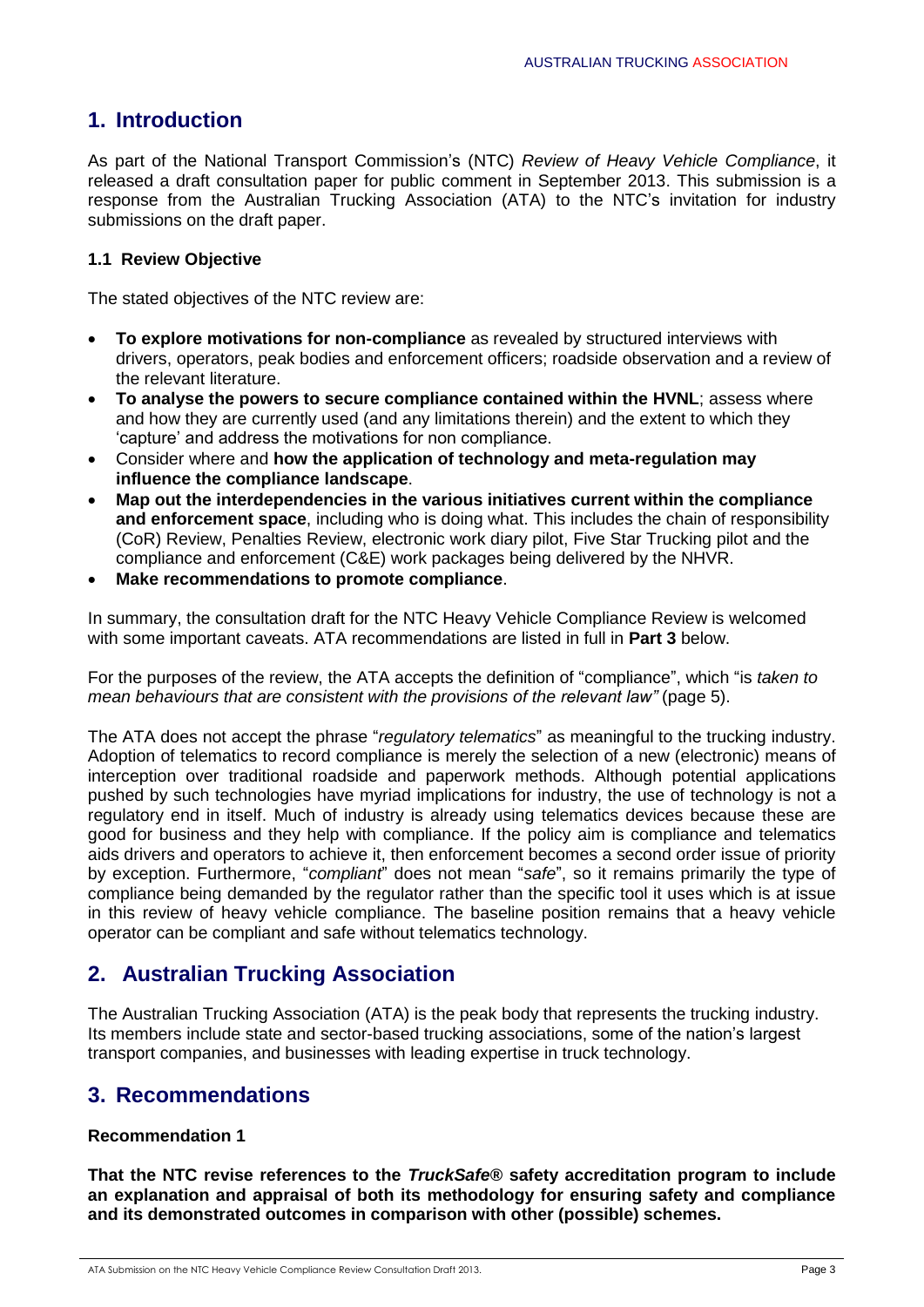### **Recommendation 2**

**The ATA recommends that the NTC continue to develop policies that simplify and improve the regulatory environment in order to maximise industry productivity.** 

#### **Recommendation 3**

**The ATA recommends, in consultation with industry, the establishment of a national 'no blame' investigation capacity for fatal truck crashes, similar to the current approach taken for aviation, marine and rail incidents.**

### **Recommendation 4**

**The ATA recommends that governments develop a nation-wide, publicly accessible database of coronial road safety recommendations, including updates and responses to recommendations and updates on recommendations that have not been followed up.** 

### **Recommendation 5**

**The ATA recommends the bridge formula factor of two be reduced to reflect better compliance.**

## **4. Industry issues**

## **4.1 TruckSafe® Heavy Vehicle Safety Accreditation Program**

Much is made in *Chapter 14: Gateway/Preventative Mechanism* of a proposed Five Star licensing scheme for heavy vehicle operators (aka, a 'safety rating scheme') for which there are few details and no known case studies. On face value, this concept appears to present freight customers with additional material compounding the complexity of their decisions when selecting operators. Further, it undermines the COR policy as users will be encouraged to divert responsibility.

At the same time, no detailed discussion is found in Chapter 14 of *TruckSafe®* , the long-standing industry safety accreditation program and its stringent requirements for heavy vehicle compliance. Such information is not found, for example, in section 4.3 – *Alternative compliance,* and thus the lack of detailed exploration is a major short-fall of the consultation draft.

*TruckSafe®* is the trucking industry's leading safety accreditation program. Its businesses meet higher safety standards than those required by law and are also audited regularly by qualified auditors selected by *TruckSafe®* . *TruckSafe®* is owned by the Australian Trucking Association but membership decisions are made by an independent body.

A brief reference is made on page 95 to the *TruckSafe®* program as being 'under consideration' in the NTC forward work program. This section should be expanded to include more information about which particular elements will be placed under consideration, and for what practical result.

Finally, none of the foreign non-government accreditation schemes nor most industry codes noted for general comparison with *TruckSafe®* operates in an environment of "Chain of Responsibility". Most of these still focus principally on operators and drivers for compliance, rather than on other roles and responsibilities in the supply chain. *TruckSafe®* and the Australian Logistics Council's *National Logistic Safety Code* are the notable exceptions that build on COR.

### **Recommendation 1**

**That the NTC revise references to the** *TruckSafe®* **safety accreditation program to include an explanation and appraisal of both its methodology for ensuring safety and compliance and its demonstrated outcomes in comparison with other (possible) schemes.**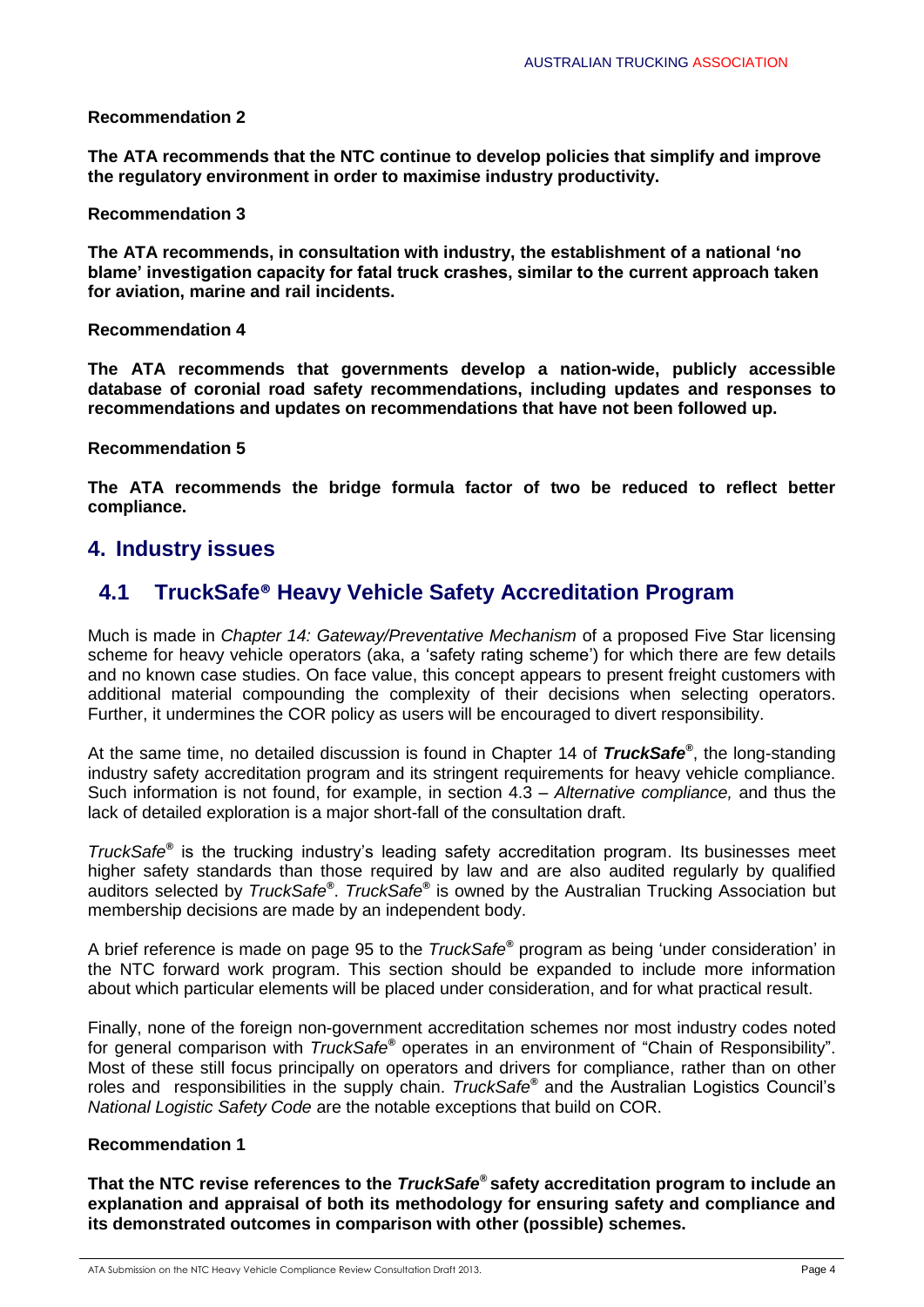## **4.2 A history of industry compliance**

The NTC paper finds that compliance by the heavy vehicle industry over the past forty years is a "success story", noting "*changing consciousness about safety from the early 1970s when it was a peripheral concern to today where it is core business for many operators. Laws and policies introduced since the 1970s have significantly modified on-road behaviours and community norms. The success of the interventions is reflected in the statistics, which indicate a 36% fall in the number of fatalities involving large, heavy vehicles since 1990*." (page 20)

The ATA welcomes the acknowledgement of a four decade trend in adherence to emerging road rules and safety standards, as well as industry's very sound real-world safety outcomes. A longterm culture of compliant and safe behaviour is also evident in the statement that "*Fatalities involving large, heavy vehicles in Australia are trending downwards, and industry members interviewed for this project expressed strong commitment to safety*." (page 5)

#### *Penalties, infringements and rules*

It is well understood by the NTC through its many consultations that industry finds maximum financial penalties imposed by courts under current road transport laws too high in most situations. Further, the ATA agrees with the NTC's prediction *"Any divergence between the police and transport offices may compromise consistency of enforcement and with it, the willingness of regulatees to comply."* (page 8). The ATA also notes the inequity of imposing administrative penalties (demerit schemes etc.) in situations when a court seeks not to impose any penalty.

A major responsibility of lawmakers and associated regulators is not to make it difficult for citizens to abide by the law but to make it easy for them to be lawful. No "*culture of compliance*" can possibly develop in industry (or in any individual enterprise for that matter) if it is perceived to be governed by 'bad law', such as when the rules are perceived to be unrealistic in practice, unduly onerous, expensive or sloppily made. This issue is reflected in only a general sense in section 5.3 *- Lack of willingness to comply*.

More broadly, the HVNL is lengthy, complex and exhibits failings in certain areas. For example, the soon to be in force national law contains a new requirement for drivers to furnish their employer's asset-related safety accreditation program documentation - a set of information for which they are neither responsible nor able to vouch for its veracity. Further, fatigue laws penalise non-compliance with mandated rest hours and this may be feasible on paper, yet unrealistic in practice if, as is the case in some locations, there are not enough rest areas for drivers to use to stay compliant. The law still does not adequately recognise this failing.

The issue of *unfair commercial benefit* (i.e. profits made by 'dodgy' operators when cheating the law to cart more freight than their legally compliant competitors) discussed in section 9.2, can also be addressed in actions brought under trade practices law (or health and safety, environmental protection laws etc.) and rightly so.

However, the *physical event* of overloading (i.e. deliberately *or* accidentally *exceeding legal load mass limits*) is a 'pure' transport matter with real-world consequences relating to the twin policy aims of *protecting human life* and *preserving and providing road infrastructure*. These two practical objectives should remain central to the NTC's focus on heavy vehicle compliance. This focus then helps ensure the industry's success story of adherence to compliance continues and that the very strong safety culture present in the trucking industry keeps getting stronger.

### **Recommendation 2**

**The ATA recommends that the NTC continue to develop policies that simplify and improve the regulatory environment in order to maximise industry productivity.**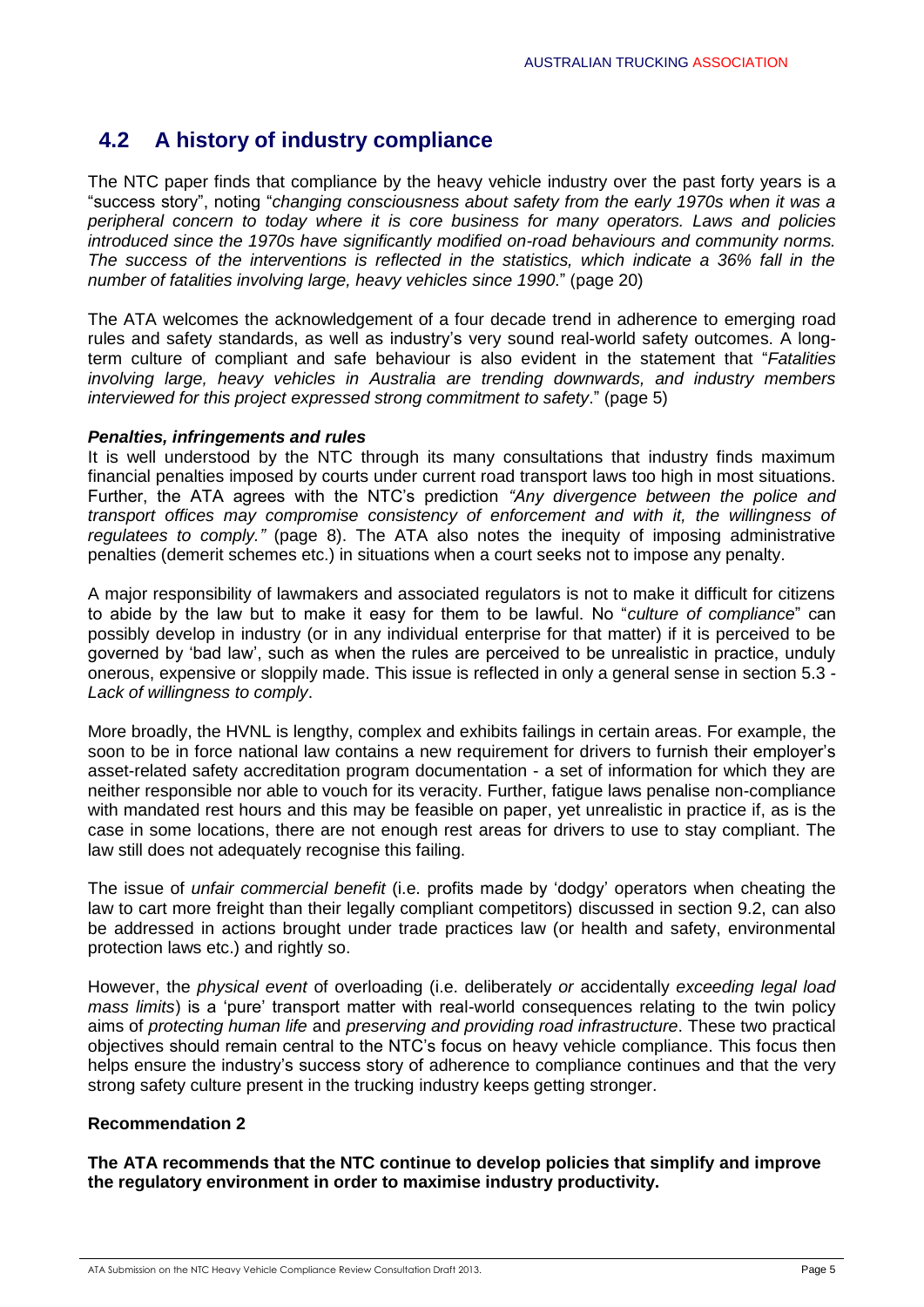## **4.3 Chain of Responsibility (COR) and a 'culture of compliance'**

With reference to section 1.8, *Responses to Non-compliance: Chain of Responsibility*, the ATA reiterates its support for a stronger, fairer, more effective legal framework. As the consultation draft also concedes, COR laws will improve once an emphasis is put by the National Heavy Vehicle Regulator (NHVR) on undertaking investigations that extend beyond driver and operator (as per the spirit of both the policy and the law).

What is primarily desired is that the NHVR conduct COR investigations as is warranted by the particular circumstances at hand, and to the fullest extent appropriate along the entire chain of responsibility.

In this vein, the ATA issued several public statements after the dangerous goods tanker crash in Mona Vale Road, Sydney on 1 October, 2013. It should be noted the precise cause or causes of this crash had not been announced at the time of writing. This particular incident attracted media attention and created temporary fuel shortages but it also brought into sharp relief: the hazardous nature of some daily freight tasks; the regulations and procedures surrounding certain freight tasks; the sensitivity of the just-in-time freight task; and the hazards of truck fires.

After the incident, the ATA's Chief Executive Officer also publicly admonished operators of all fleet sizes who might choose to skimp on necessary vehicle maintenance, describing this as a 'false economy'. He also noted how the failure to maintain legal, safe and roadworthy vehicles doesn't merely endanger human life and property, it scares the community on which road freight transport depends and it brings the entire industry into disrepute thus making the possibility of introducing even more innovative and productive vehicles to meet the freight task that much more difficult.

A short time later, the Chairman of the ATA issued a press statement giving ATA support for the review of the *National Heavy Vehicle Accreditation Scheme* (NHVAS) and recommending that industry be subject to a similar incident investigation system as that used for aviation incidents. He noted the Australian Transport Safety Bureau (ATSB) operates an investigative system that gives both business and public sector agencies a strong incentive to take its recommendations seriously since it looks beyond immediate causes to organisational and management issues that could allow crashes to occur.

The ATA recommends a long-term goal should be to involve governments, industry, the NHVR and ATSB in jointly establishing a national 'no blame' investigation capacity for fatal truck crashes, similar to the ATSB's approach to aviation, marine and rail incidents. If adopted, all stakeholders will learn vastly more from every fatal truck crash than presently and it would also prompt action to avoid such incidents in future.

As a first step, governments should establish a nation-wide database of coronial recommendations on road safety, together with updates and responses to those recommendations, and updates for any recommendations that have not been followed up. The database should be public and accessible to everyone: safety investigators, industry, the public and the media. Such a system would help ensure coronial recommendations are considered openly, swiftly and seriously.

### **Recommendation 3**

**The ATA recommends, in consultation with industry, the establishment of a national 'no blame' investigation capacity for fatal truck crashes, similar to the current approach taken for aviation, marine and rail incidents.**